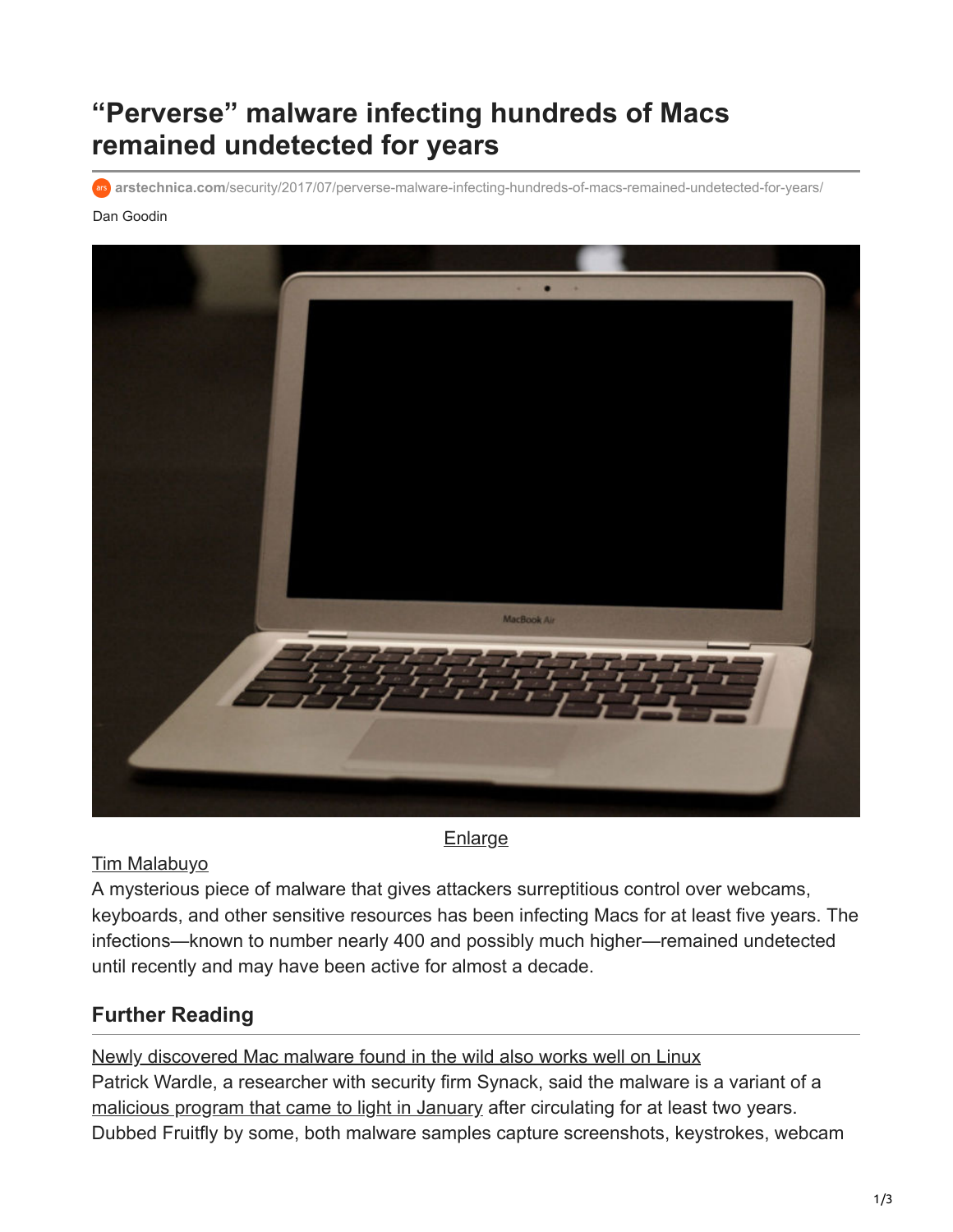images, and information about each infected Mac. Both generations of Fruitfly also collect information about devices connected to the same network. After researchers from security firm Malwarebytes discovered the earlier Fruitfly variant infecting four Macs, Apple updated macOS to automatically detect the malware.

The variant found by Wardle, by contrast, has infected a much larger number of Macs while remaining undetected by both macOS and commercial antivirus products. After analyzing the new variant, Wardle was able to decrypt several backup domains that were hardcoded into the malware. To his surprise, the domains remained available. Within two days of registering one of the addresses, close to 400 infected Macs connected to the server, mostly from homes located in the United States. Although Wardle did nothing more than observe the IP address and user names of Macs that connected to his server, he had the ability to use the malware to spy on the users who were unwittingly infected.

"This shows that there are people who are sick in the head who are attacking everyday Mac users for insidious goals," Wardle told Ars. Although the method of infection remains unknown, Wardle suspects it involves tricking users into clicking on malicious links, as opposed to exploiting vulnerabilities in apps or in macOS. "A lot of Mac users are overconfident in the security of their Mac. [The discovery] just goes to reiterate to everyday users that there are perhaps people out there trying to hack their computers."

## **Why?**

Besides the means of infection being unknown, the exact purpose of the malware is also unclear. Wardle said he found no evidence the malware can be used to install ransomware or collect banking credentials. That largely removes the possibility that Fruitfly developers were motivated by financial profit. At the same time, the concentration of home users largely rules out chances the malware was designed by state-sponsored hackers to spy on targets.

"I don't know if it's just some bored person or someone with perverse goals," Wardle said. "If some bored teenager is spying on me, that would still be very emotionally traumatic. If it's turning on the webcam, that's for perverse reasons."

Wardle said the primary command-and-control server used by the malware had been shut down earlier but that many of the affected Macs had never been disinfected. As a result, the infected Macs reported to the backup server as soon as it became available. The researcher speculated that Fruitfly was therefore abandoned by its creators. As demonstrated by the backup servers, the Macs remained susceptible to spying by anyone who took the time to register one of the hardcoded domains.

Wardle has since reported all of his findings to law enforcement officials. He said all domains known to be associated with the malware are no longer available, a move that essentially neutralizes the threat. Apple representatives didn't respond to an e-mail seeking comment for this post.